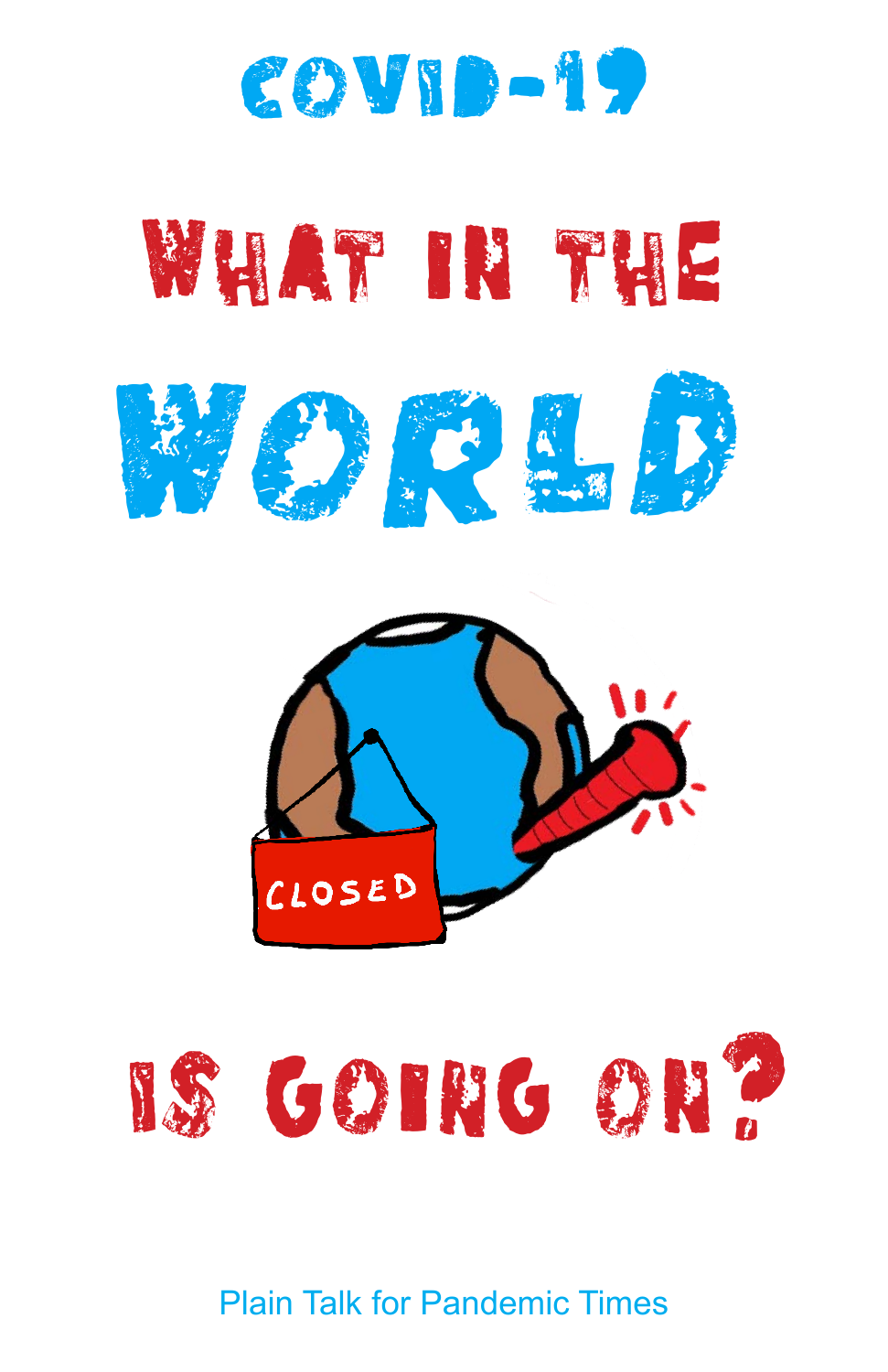# *I feel fine.*

# *Everyone looks okay.*

# *Why is everything changing so fast?*

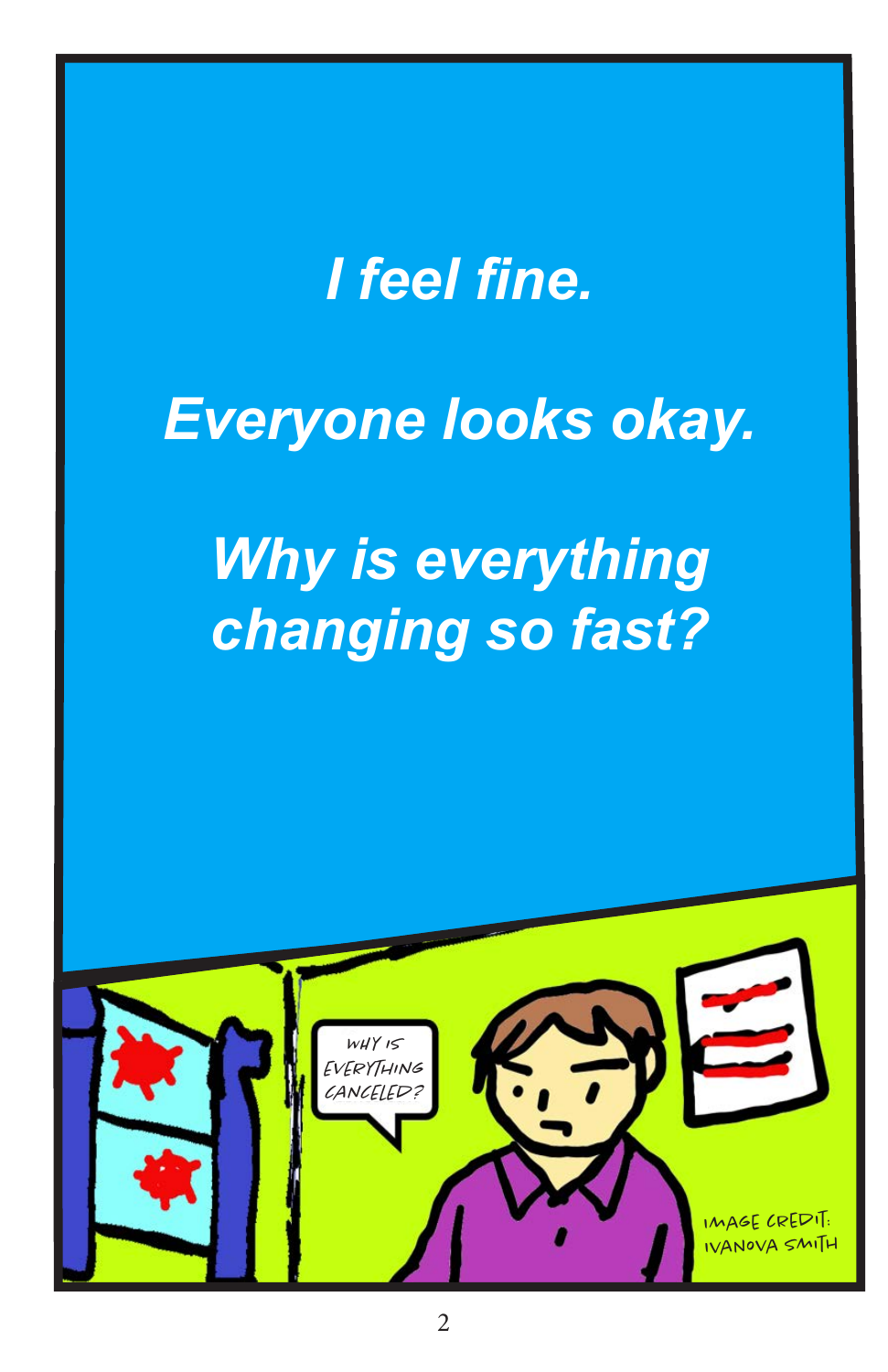#### **What is all this coronavirus business about?**



**The official name for the virus is Novel Coronavirus 19, or COVID-19 for short.** 



**"Novel" means that it's new. Scientists have not seen it before.** 



**"Corona" means it has little spikes that look like a crown when viewed under a microscope.** 

**"19" means it was identified in 2019 and has spread all over the world as people traveled.** 2019

#### **Common symptoms include:**





#### **Dry Cough**



## **Problems**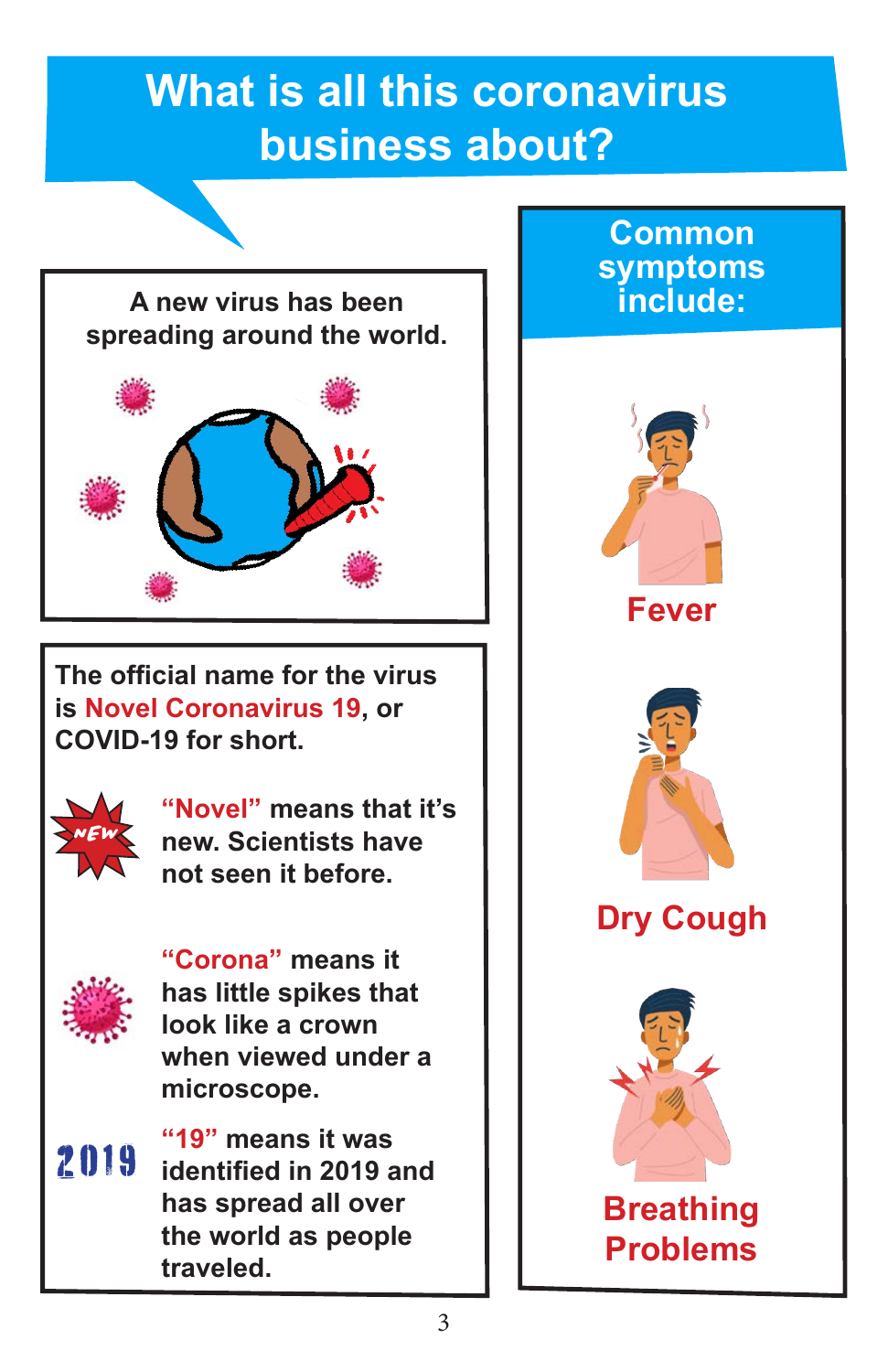#### **A cold is a virus, and the world doesn't shut down. Why is everyone so worried about this one?**

**Different viruses do different things. FOR EXAMPLE, a cold virus attaches to the nose and throat.** 

**COVID-19 MAKES IT** 

HOO!

**of itself really fast.**

**COVID-19 attaches to the** 

**LUNGS where it makes copies** 

**HARD TO BREATHE. It is also hard on the heart.**



**People with weakened immune systems have a hard time fighting it off. For older people and people with health conditions**, **COVID-19 CAN BE DEADLY.** 



**Even if someone is young and healthy, they can still carry the virus without any symptoms and make other people sick. They can also get sick** ! **themselves.**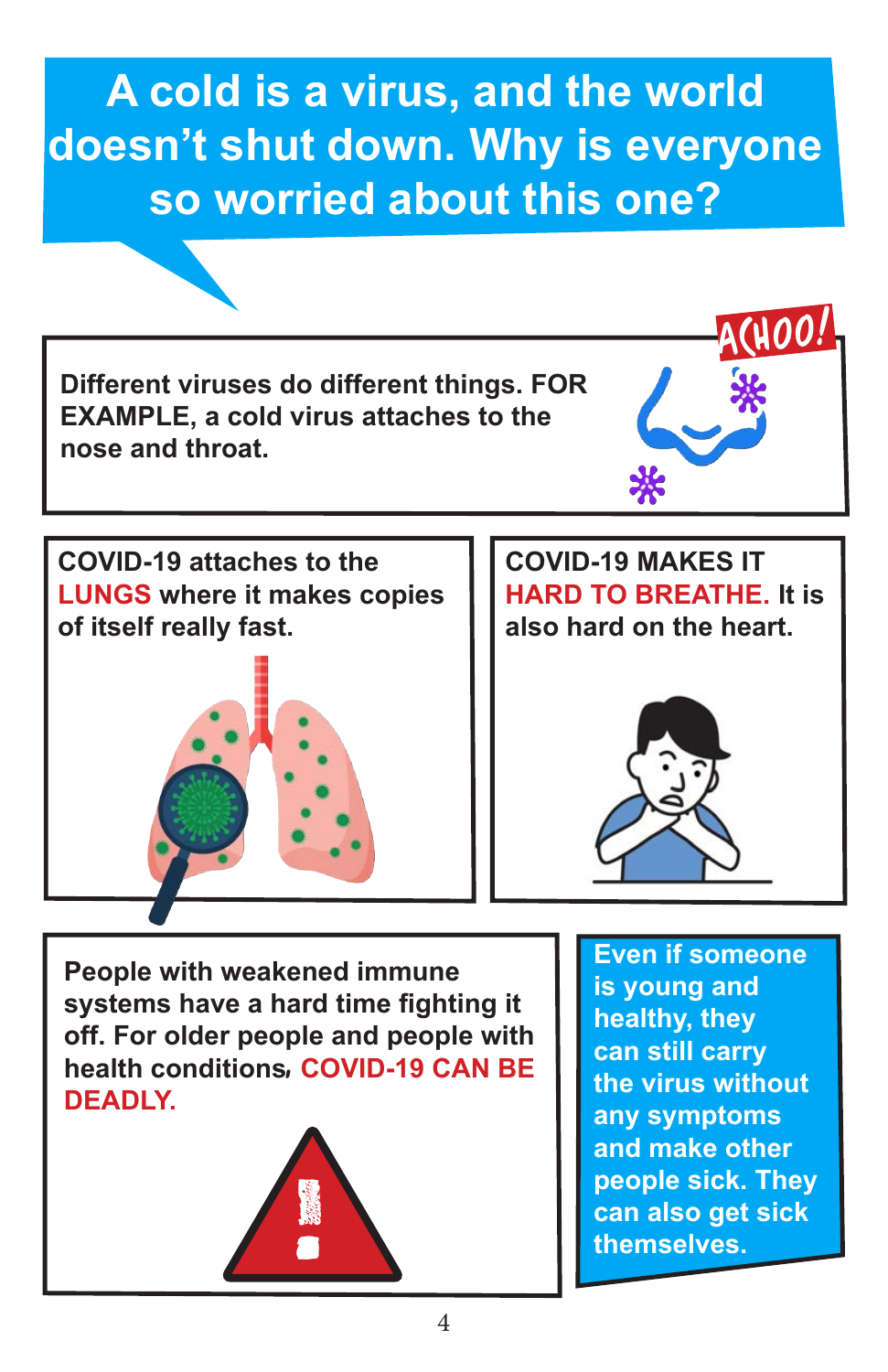#### **But why do I have to stay home?**

**Because COVID-19 is new, scientists do not have a vaccine for it.** 





**No vaccine, plus more infected people, equals strain on health care services.** 



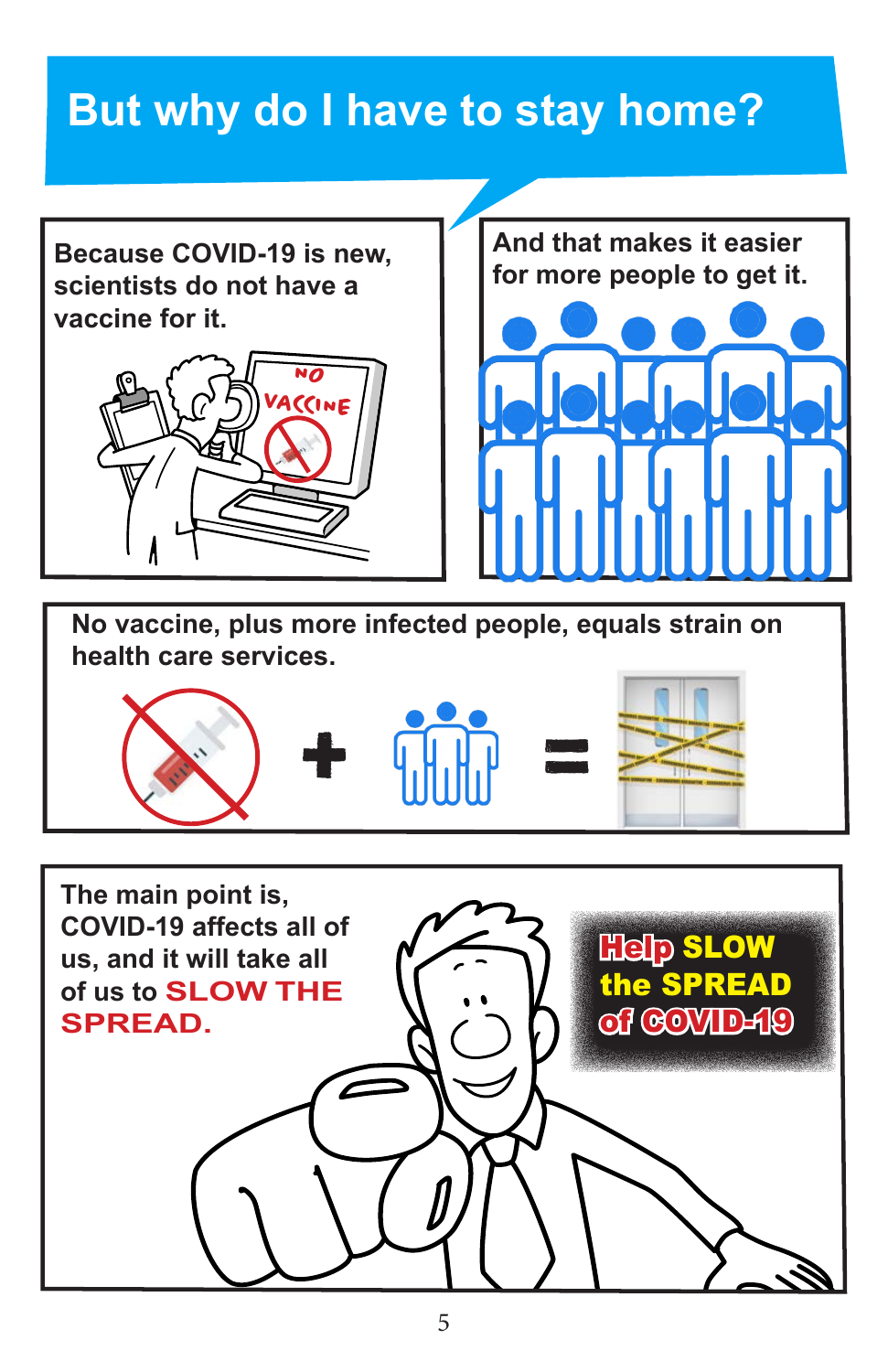#### **Aren't people just overreacting?**



#### **No. This is not an overreaction.**

**Because there is no vaccine, and people can pass the virus without knowing it, COVID-19 CAN OVERWHELM OUR HEALTHCARE SYSTEM VERY QUICKLY.**

**We need to help SLOW THE SPREAD so everyone can get help when they need it.**

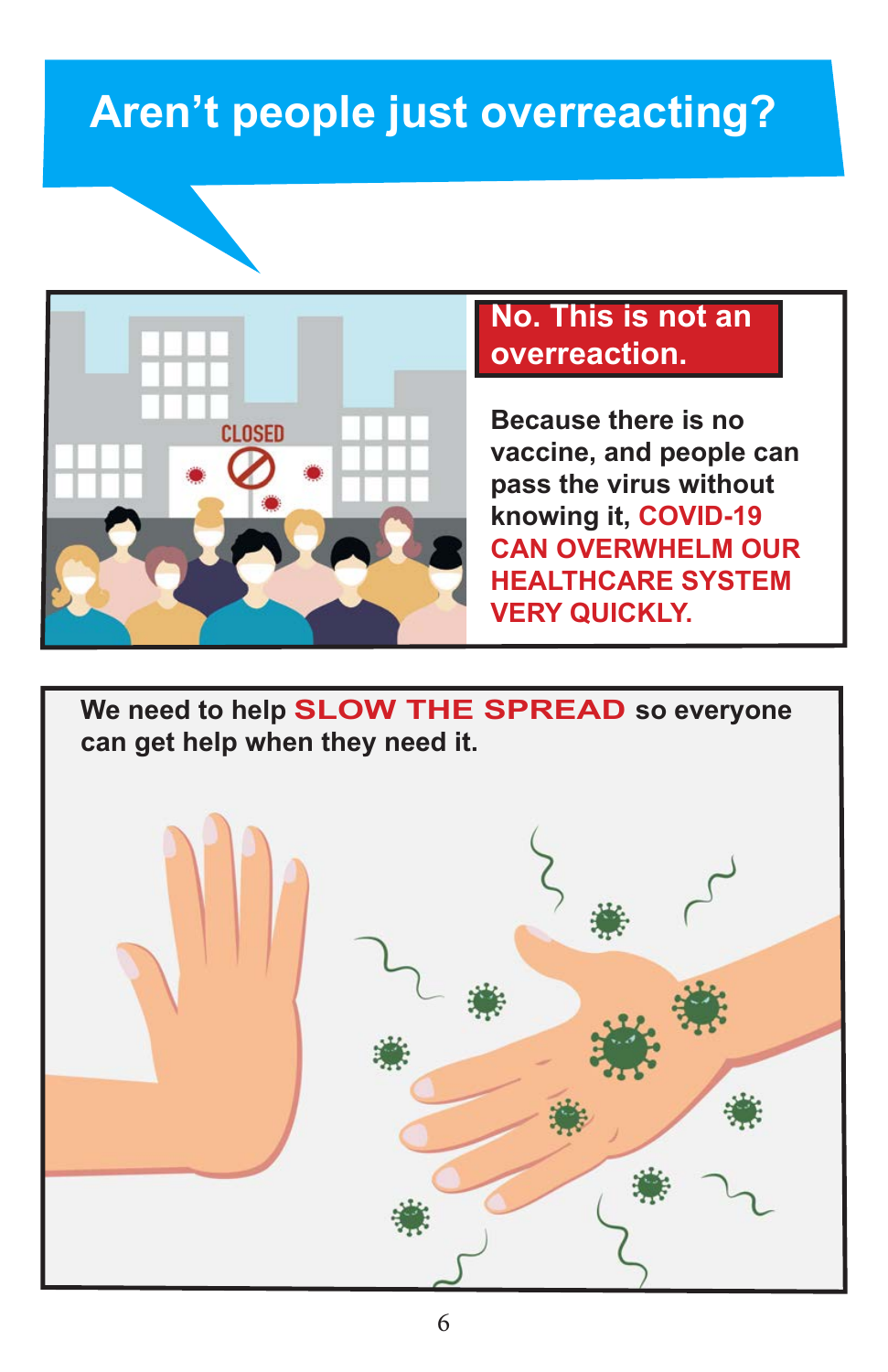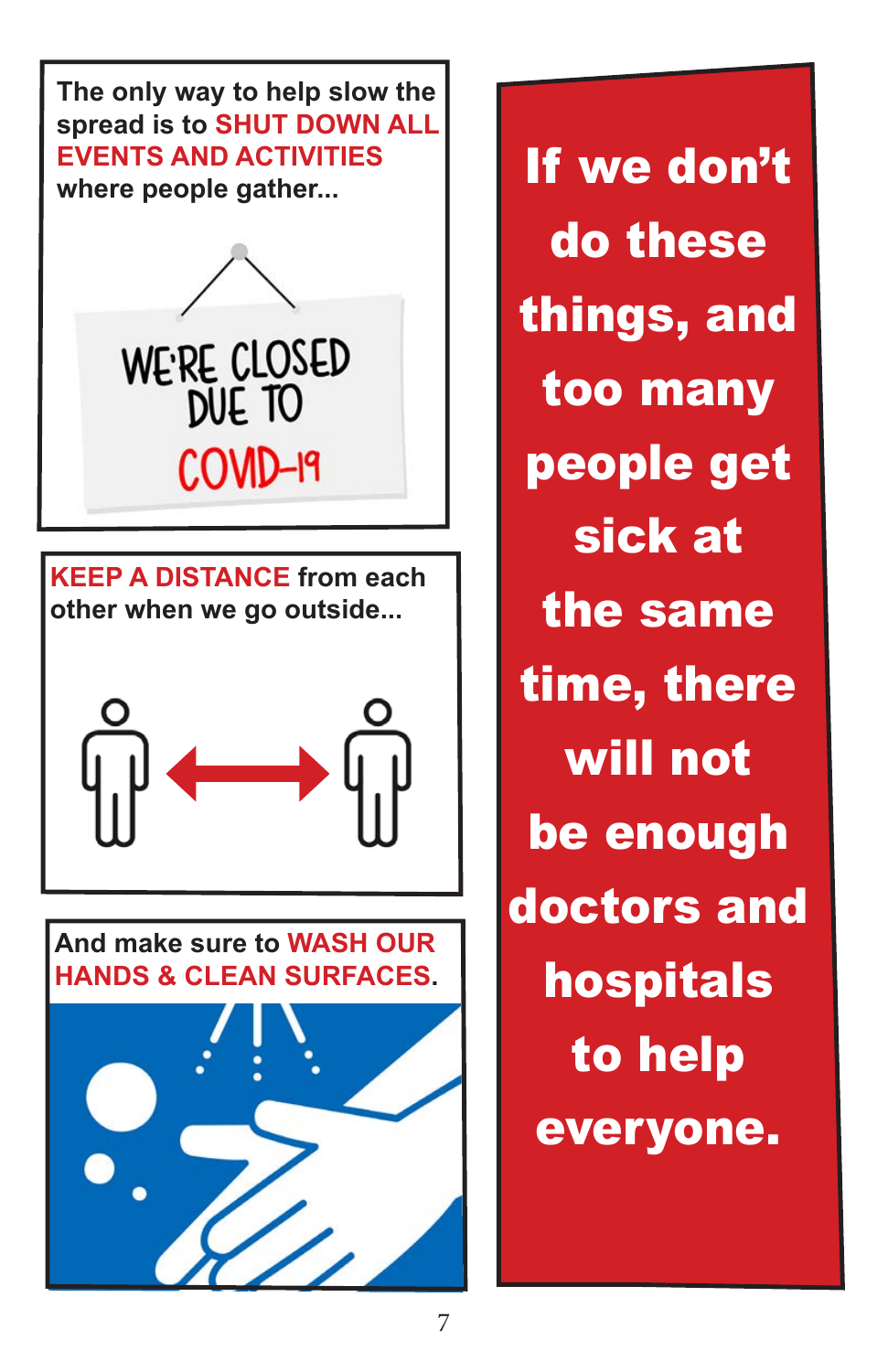## **I feel like I am being punished, and my freedoms are being taken away.**



**We are all learning to adapt to this change, And find new ways to connect with each other:**

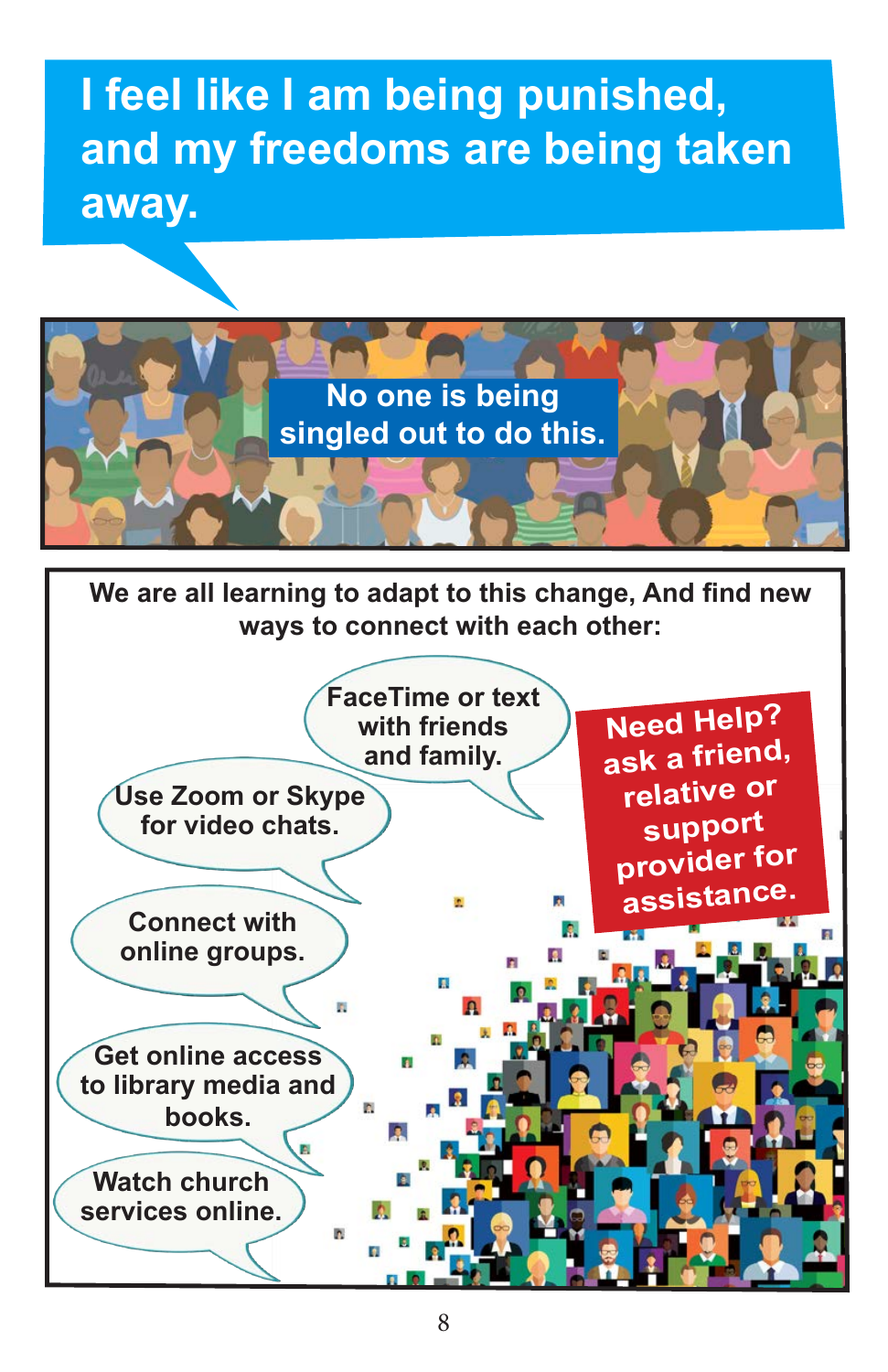#### **What if my care providers can't work or I need more help?**

**If you are a client of the Developmental Disabilities Administration (DDA), contact your case manager and let them know what's going on.**



#### **My workplace shut down. What do I do now?**



**Due to the virus, buinesses have to close, except for essential services (food, pharmacy and health care).** 

**If you have a job coach and your employer has told you not to come to work, talk to your job coach to help you understand what this means for you.**

#### **Will I still get my benefits, like SSI?**

**Yes. You will still get your monthly SSI/SSA check. Social Security offices have closed for face-to-face contact, but they are still doing their work. If you have questions, call Social Security at 800-772-1213.**

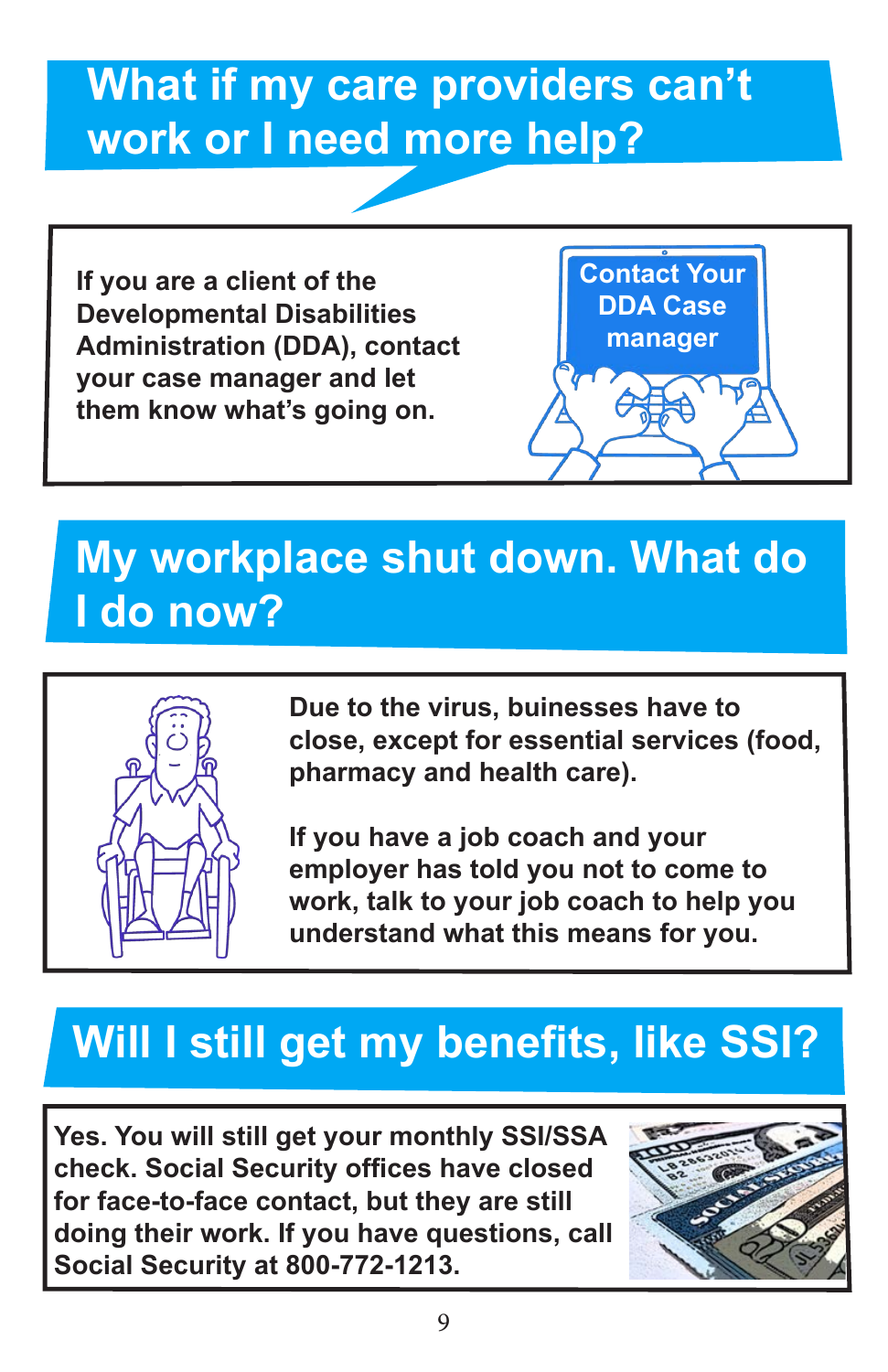#### **How long will this last?**





**We have helpful people everywhere friends, family, neighbors, services.**

**We have technology to connect us.**

**We have resilience and the ability to face tough challenges.**

**And...**

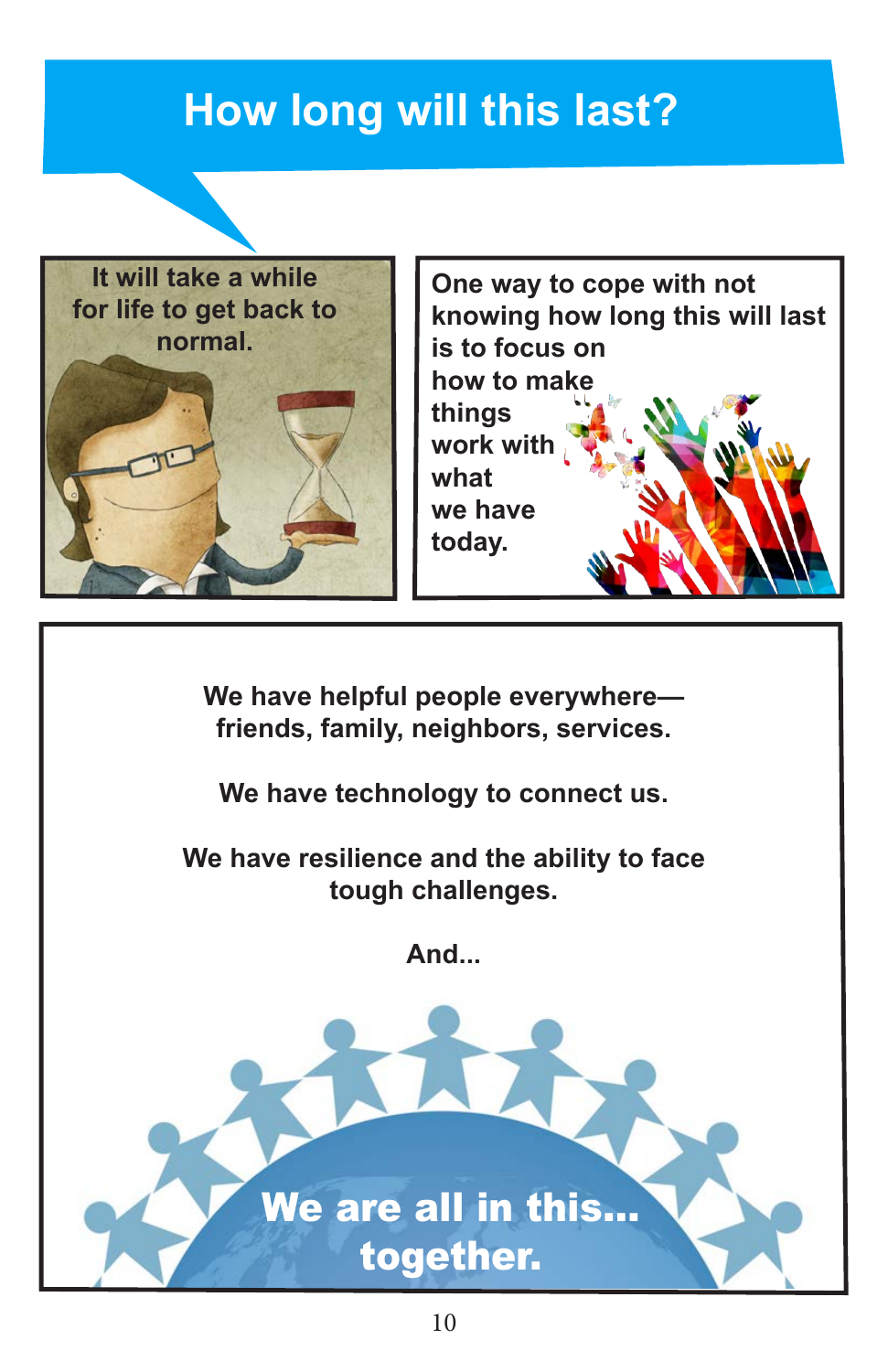This Plain Talk booklet on COVID-19 was created by Informing Families.



Informing Families is a resource of the Washington State Developmental Disabilities Council in partnership with the Washington State Developmental Disabilities Administration.

> SPECIAL THANKS to Ivanova Smith for cover art and content consulting.

> > © MARCH 2020